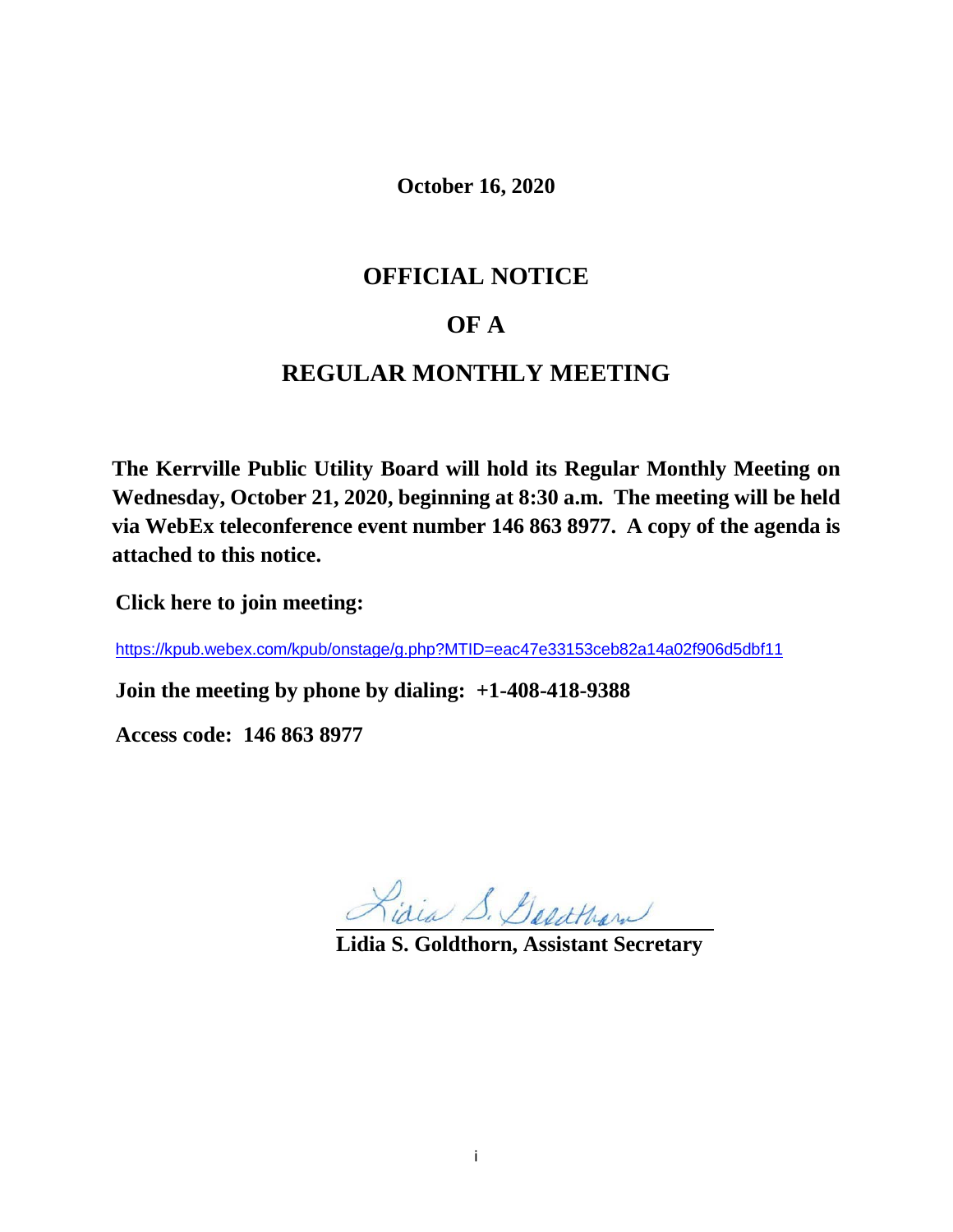## **AGENDA KERRVILLE PUBLIC UTILITY BOARD REGULAR MONTHLY MEETING WEDNESDAY OCTOBER 21, 8:30 A.M. WEBEX EVENT NUMBER 146 863 8977**

<https://kpub.webex.com/kpub/onstage/g.php?MTID=eac47e33153ceb82a14a02f906d5dbf11>

Join the meeting by phone by dialing: +1-408-418-9388 Access code: 146 863 8977

### **KPUB MEETING PROCEDURES DURING DISASTER PERIOD**

COVID-19 (Coronavirus) provides a unique concern in that gathering members of the public and KPUB staff within a physical setting constitutes a public health risk. The Texas Open Meetings Act (Ch. 552, Tx. Gov't Code) does not contemplate an instance where a governing body meeting might be completely virtual to avoid further spread of COVID-19. However, on March 16, 2020, the Texas Governor suspended certain requirements of the Open Meetings Act to permit open meetings to occur in a fully virtual setting (e.g., telephonic or videoconference meeting).

Pursuant to the City's Declaration of Disaster, as issued by the Mayor and approved by City Council and which may be found on the City's website, the City recommended that any public gatherings of 10 or more people in a single indoor location be canceled or postponed until further notice. Based upon this information and the Governor's most recent order, KPUB plans to hold board meetings only as necessary. When it is necessary for KPUB to hold a meeting, KPUB will convene in a virtual forum (e.g. webinar and/or teleconference) to avoid and mitigate the public health risks.

Based upon the above stated concerns and actions from the federal, state, and local governments:

- 1. Please be patient as KPUB implements the process and technology involved;
- 2. Understand that the process may change moving forward. If it does, KPUB will post such changes to its website and on the agendas; and
- 3. Should you wish to participate in a meeting, the earlier the better. For example, you may wish to email KPUB Staff prior to the meeting. Should you wish to address the Board, the earlier that you can call and line-up to speak the better.

Here then is the process that KPUB will use for its meeting:

**1.** KPUB Board meetings are recorded and future recordings will be posted on KPUB's website. **2.** Any person who wishes to address the KPUB Board must join the meeting online or call in to the meeting by telephone between 8:00 a.m. and 8:15 a.m. A speaker must provide his/her first and last name, an address, and identify the item to address. Anyone calling after 8:15 a.m. will not be registered to speak. After registering, the speaker must remain on hold and the call will be muted until the appropriate time. The speaker will be able to hear the meeting. At some point, the speaker will be prompted to enter the discussion by stating his or her full name and address. The speaker may then speak to the Board for up to four minutes. Should the speaker get disconnected, it is the speaker's responsibility to call back. **3.** A person may also submit a written comment on an agenda item, which comments will be read into the meeting record. Comments must include a name, address, and a reference to the relevant item. Comments that do not include such information will not be read and KPUB must receive all comments by 8:15 a.m.

- a. Comments may be dropped off at the KPUB Utility Payments Drive Thru Drop-Box; or
- b. Comments may be emailed to [lgoldthorn@kpub.com.](mailto:lgoldthorn@kpub.com)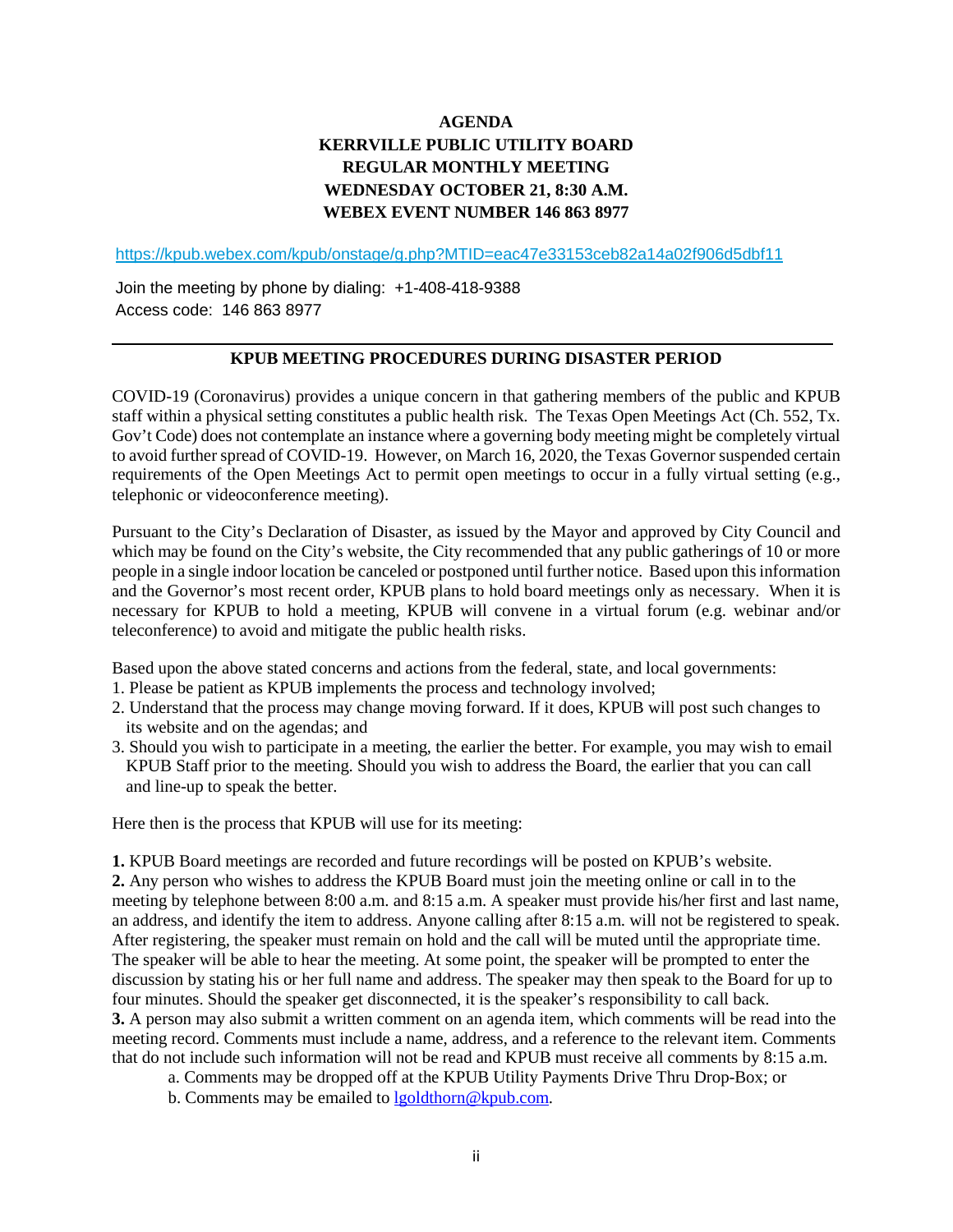### **1. CALL TO ORDER**

### **2. PLEDGE OF ALLEGIANCE**

#### **3. APPROVAL OF MINUTES**

Discussion and consideration of the September 16, 2020, Regular Monthly Meeting Minutes ….... 1

#### **4. CITIZEN/CONSUMER OPEN FORUM:**

Members of the public may address the Board. Prior to speaking, each speaker must sign in with their name, address and the topic to be addressed. The Board may not discuss or take any action on an item not on the agenda but may place the issue on a future agenda. The number of speakers will be limited to the first ten speakers and each speaker is limited to four minutes.

#### **5. ANNOUNCEMENTS OF COMMUNITY INTEREST:**

Announcements of community interest, including expressions of thanks, congratulations, or condolences; information regarding holiday schedules; honorary recognition of KPUB officials, employees; reminders about upcoming events sponsored by KPUB. No action taken.

### *\*Please note: The November Regular Monthly Board Meeting is tentatively scheduled for Wednesday, November 18, 2020 at 8:30 a.m.*

### **6. CONSIDERATION AND ACTION ON APPOINTMENT/REAPPOINTMENT OF KPUB REPRESENTATIVE TO THE KERR ECONOMIC DEVELOPMENT CORPORATION BOARD – MIKE WITTLER, CEO:** ……………………………………………………………...

### **7. CONSIDERATION AND ACTION ON RESOLUTION NO. 20-19 – JILL SADBERRY, CFO:**

Discussion and consideration of a Resolution approving payments to various providers of services or supplies ………………………………………………………………………………………….. 6

5

#### **8. FINANCIAL REPORT – JILL SADBERRY, CFO:** ……………………………………………. 9

#### **9. APPROVAL AND REPORTING OF PURCHASES AND SALES – HOWARD HALL, FIELD SERVICES SUPERVISOR:** ..……………………………………………………………. 30

- A. Fleet Purchase Trailer Mounted Tensioner/Reel Carrier
- B. Bid No. 2784 Fleet Purchase  $\frac{1}{2}$  Ton Single Cab Pickup, Replacement
- Bid No. 2785 Fleet Purchase  $-$  1/2 Ton Single Cab Pickup, Addition to Fleet
- C. Fleet Sale Trailer Mounted Line Puller

#### **10. ENGINEERING AND OPERATIONS PROJECTS, CAPITAL BUDGET AND RELIABILITY REPORTS – RICARDO BERRIOS, INTERIM MANAGER OF ENGINEERING:** ………………………………………………………………………………….. 55